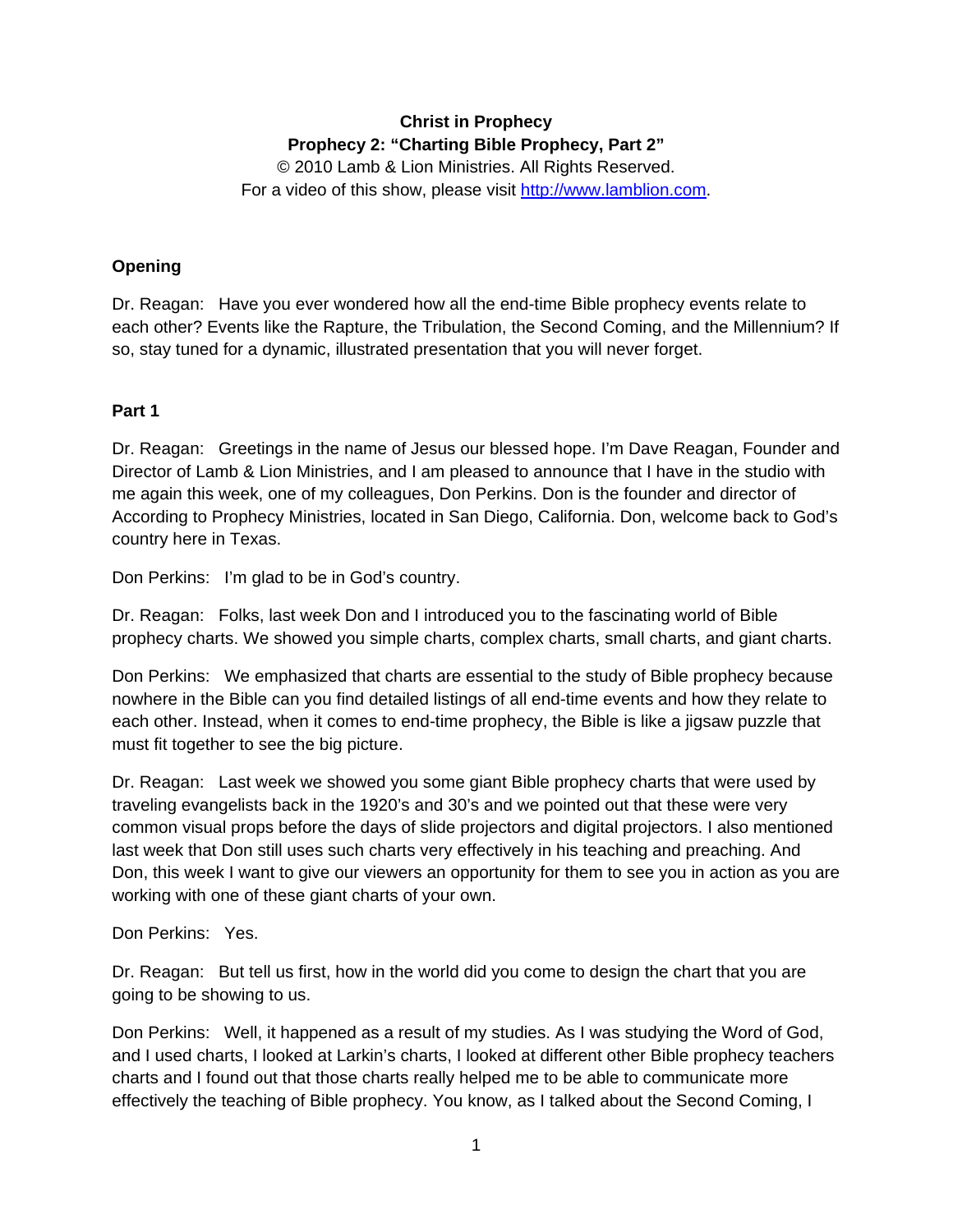could take them to the chart and show them that. As I talked about the Rapture, I can take them to the Rapture, you know, so the chart, I saw a need for it.

Dr. Reagan: Yeah.

Don Perkins: And we designed a user-friendly chart that was able to…

Dr. Reagan: Well it is a user-friendly chart...

Don Perkins: Yes.

Dr. Reagan: I've seen you use it brother, and you really know how to do it. And you know Don, it's just, what it does, is it reinforces what you're teaching. I mean experts on education will tell you that when you use a visual, it really doubles the amount of retention on the part of the audience.

Don Perkins: Yes.

Dr. Reagan: So you have, well folks, I just want you to see what I am talking about. We're going to turn Don loose to give us a teaching about Bible prophecy using his overview chart.

#### **Part 2**

Don Perkins: I want to take you through our Bible prophecy chart, and we actually call this chart, Bible Prophecy: God's Order of Events. And what I'm going to do, I'm going to actually take you through from the present age all the way through to the eternal state. And again, I just want to give you some understanding about this chart. Everything you see on this line will be things that will take place on planet Earth. Everything beneath it will be things in the underworld, or Hell. Everything above will be things that will take place in the heavenlies. And what I'm going to do, I'm going to take you through I'll give you a general overview of Bible prophecy, and also show you how this chart is quite effective to help you understand Bible prophecy.

I want to start here with the present age, and again, we know that Adam was created in a beautiful world, it was a perfect world, but the Word of God tells us because of sin, the Bible says that sin entered into the Earth. And therefore the beautiful world that God created became thorn infested and sin entered into man, death entered into planet Earth. But one thing I thank God for, because God in His foreknowledge and plan, the Bible says He had already had a plan, He had crucified His Son in His mind. Christ was already crucified in the mind of God, in order to redeem man in case Adam made a mistake. Well we know Adam made that mistake and sin entered into man and the Word of God tells us that God, you know, with His foreknowledge and plans, He created, not created, but He had a plan to bring in His Son Jesus.

What I like about this part of the chart is that in this section we study Christ in prophecy this was God's remedy to bring man into eternal life. And we look at Christ in prophecy from the Old Testament, different aspects of the prophecies that led Him to the cross, Him going into Jerusalem, Him dying between two thieves, every aspect of His life was divinely ordered of God.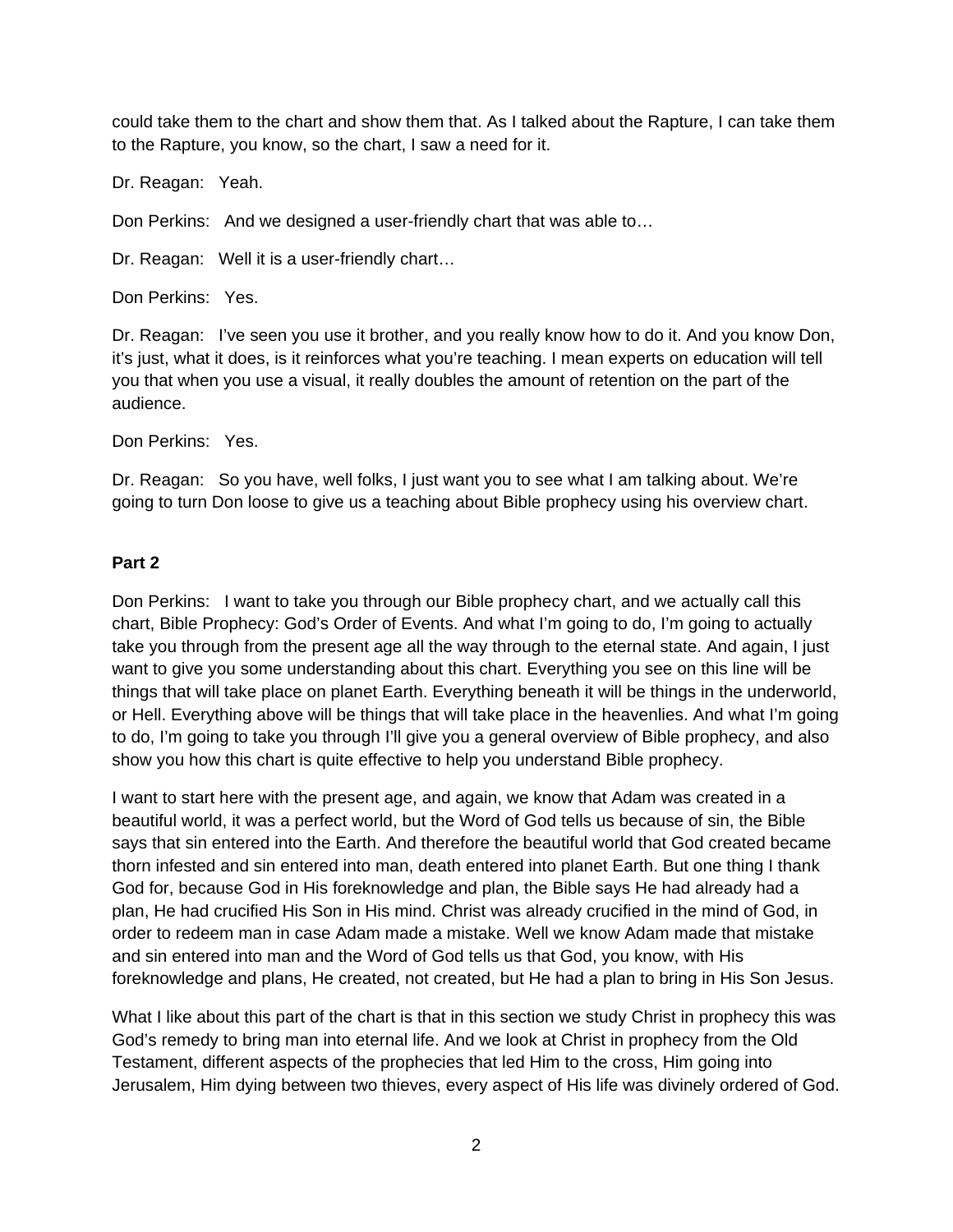But because of what He has done, and I thank God so much for it, because of what He has done, He has brought in eternal life for mankind.

As a result of our Lord going to the cross, the Church was birthed, we have here the book of Acts and in the book of Acts, you know, the Church Age began. The Bible says that the apostles turned the world upside down, and now we are presently in what is known as the Church Age or the dispensation known as the Church Age. This is a wonderful time where Christ is using the Church, the body of Christ.

And we are here today, waiting for the next major prophetic event that's going to come on the horizon. And that event is known as the Rapture of the Church. Now I do teach and believe that the Rapture is a Pre-Tribulational Rapture, so I believe that the Church will be raptured prior to the Great Tribulation Period. And it's going to be a wonderful event because every Christian who is born again today will be taken up. The Bible says we will be changed in a moment, in the twinkling of an eye. We will be caught up, and we will be changed from mortal to immortality. And I really love it because the saints will be caught up. The Bible says we will obtain glorified bodies like our Lord. So this is one event that I am truly waiting on here, to be caught up to be with my Lord. And the Bible says those of us that are raptured, "So shall we ever be with the Lord."

Now what I want to do here, I want to take it just a little bit further here since we are being caught up here in the Rapture, we will be caught up for a reason, for a purpose. We are going to also see that as the Church is taken up, we will go before what is known as the Judgment Seat of Christ, or the Bema Seat of Christ, and this is where Christ will judge every believer, every Christian for their labors and services as a Christian upon planet Earth. There at the judgment seat of Christ, the Christian can obtain five rewards, five different crowns. And then there'll be other rewards too. I also believe that here at the Judgment Seat, Christians will obtain rewards for their leadership in regards to the Millennial Kingdom. I believe that Christ will give us rewards for the Millennial Kingdom, but here Christians will actually be there to be judged by Christ. One thing that is exciting though, even though a Christian may lose rewards at the Judgment Seat of Christ, he won't be cast aside, this is not a judgment for condemnation, although some Christians will lose rewards. Now again, this is an event that will take place in the heavenlies. Now, what we're also going to see too, that the Bible also tells us of another event that will actually transpire in the heavens, and that event is known as the Marriage Supper of the Lamb. And I'll explain a little bit more about that as we come to this part of the chart.

But I want to go back here and I want to show you something here, the Church will be raptured and caught up and as we are taken up, there will be another event that will take place upon planet Earth. The Bible tells us about this seven years of tribulation. There will be three and a half years and three and a half years, totaling seven years of the judgment of God upon planet Earth. There will be 21 judgments that will enter the Great Tribulation Period and on top of that, the Antichrist, and many people here will find themselves in this Tribulation season. It will be a different time, a different time frame for mankind. Even our Lord has told us, He said that the Tribulation, this will be a time the world has never seen nor never ever will see again. Jeremiah calls it the time of Israel's trouble. And what's going to happen, God will allow this season of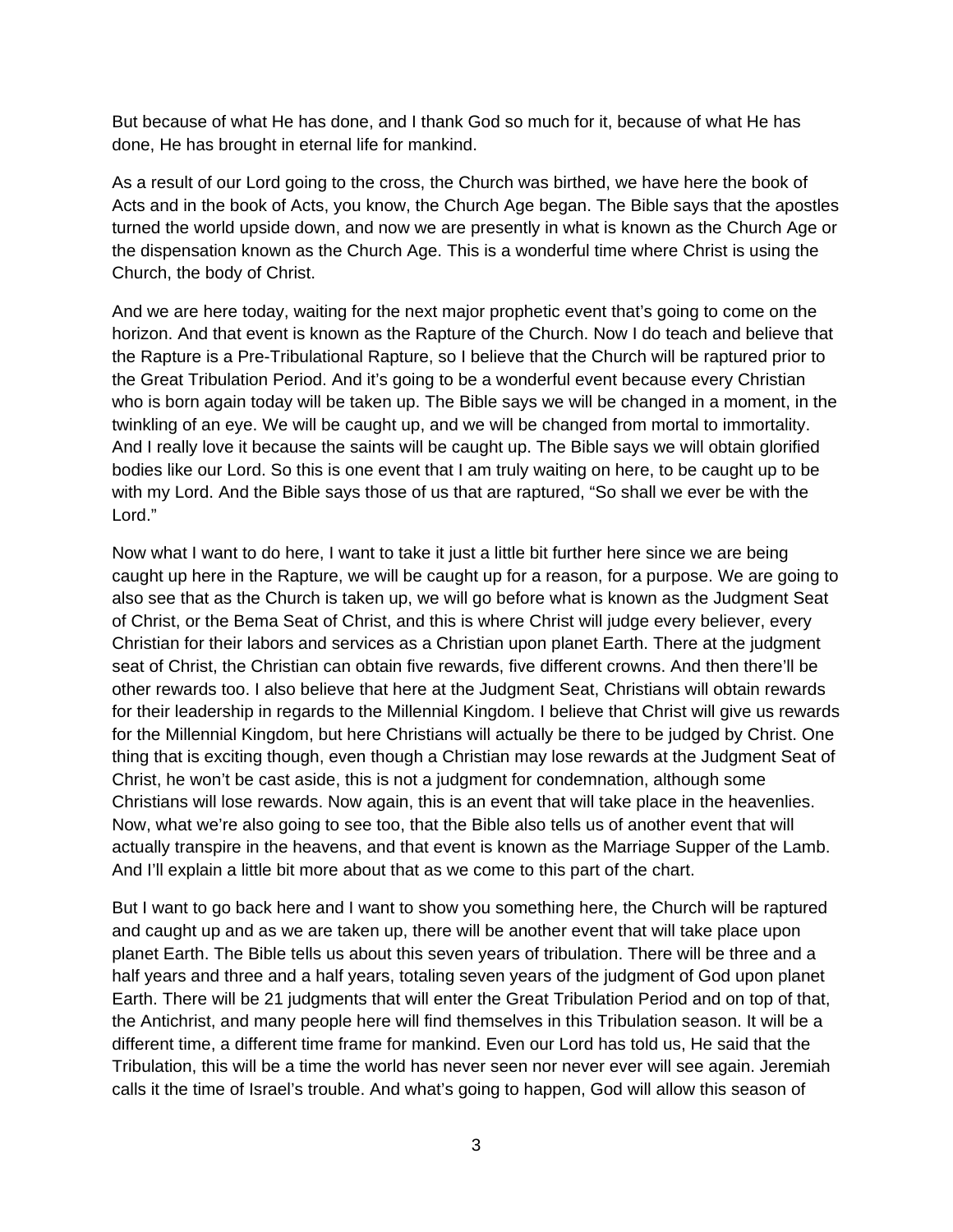Great Tribulation to come in, and again, the main purpose of this tribulation will be, God is going after a Jewish remnant of the House of Israel. You know, today there is a spirit of slumber that's covered the house of Israel, but that spirit of slumber will actually be lifted and Israel will cry out for the true Messiah. It's going to be exciting. Christ will, He will come back and He will actually deliver Israel, but the season of Tribulation is forecast in the Scriptures and it is going to be a time that this world has never, never seen, nor never, ever will see again.

Again, 21 judgments upon mankind, we see there are many things that will take place, the seven seal judgments, the seven trumpet judgments and the seven vial judgments that will come upon man. God's going to do supernatural things in the Tribulation Season. We also have here at the midpoint of the Tribulation, the Bible talks about the two witnesses, you find that in Revelation chapter 11, but what we are going to see here is that this is a time and a season that mankind don't want to be a part of, I will say that today. You know, you want to be born again during the time of the Church Age because anybody gets saved during this time, it's going to be very hard for them to live and exist. The Antichrist will be here, he will institute the mark of the beast, the time of, you know, men not being able to buy or sell unless they have that mark. And we will continue as we go a little further. Satan will be cast down to planet Earth at this time, and the Bible says that as Satan realizes that he has, "but a short time" he's going to really focus his attention against the Children of God or even against Israel during this time. But he will be cast down here, the Bible says he will be cast to the earth from his, the lower kingdom and then from this point on he's going closer and closer to his end-time judgment.

#### **Part 2**

Don Perkins: I want to pick up here, we first talked about the Rapture of the Church, the time of the Church Age, and then we moved on into the time of the Great Tribulation. And again, one main purpose of the Great Tribulation is that God is going after the nation of Israel. He's going after a Jewish remnant. The Bible says, even the 144,000, they are considered during this time in the Tribulation, as the first fruit offering unto God. The main purpose of this Tribulation is going to bring salvation to the house of Israel. Now what I like about this too, especially using this chart, because we're going to see that at the close of the Tribulation, one more thing I want to say to you, that the majority of the book of Revelation is actually found in this part of the chart here. Starting at chapter six where the beginning of the Tribulation takes place, and it goes all the way to chapter 19 we find a lot of content in the book of Revelation here. But I want to take you back up to the heavenlies and then we're going to come back down to the chart.

I shared earlier that we talked about this wonderful event known as the Marriage Supper of the Lamb. This will be a great banquet spread in Heaven the Bride has made herself ready. The Word of God says that, "Blessed are those who are called to this Marriage Supper." And you know, I can't wait, I mean, when I found out that there'll be food in Heaven, I got real excited. So we're going to see that this is a wonderful time for every believer. Revelation chapter 19, verses 7 through 9, actually talks about the Marriage Supper.

But the Scripture goes on in chapter 19 because it's going to tell us about another event known as the Second Coming of Christ. Now this will be the literal, physical return of our Lord as He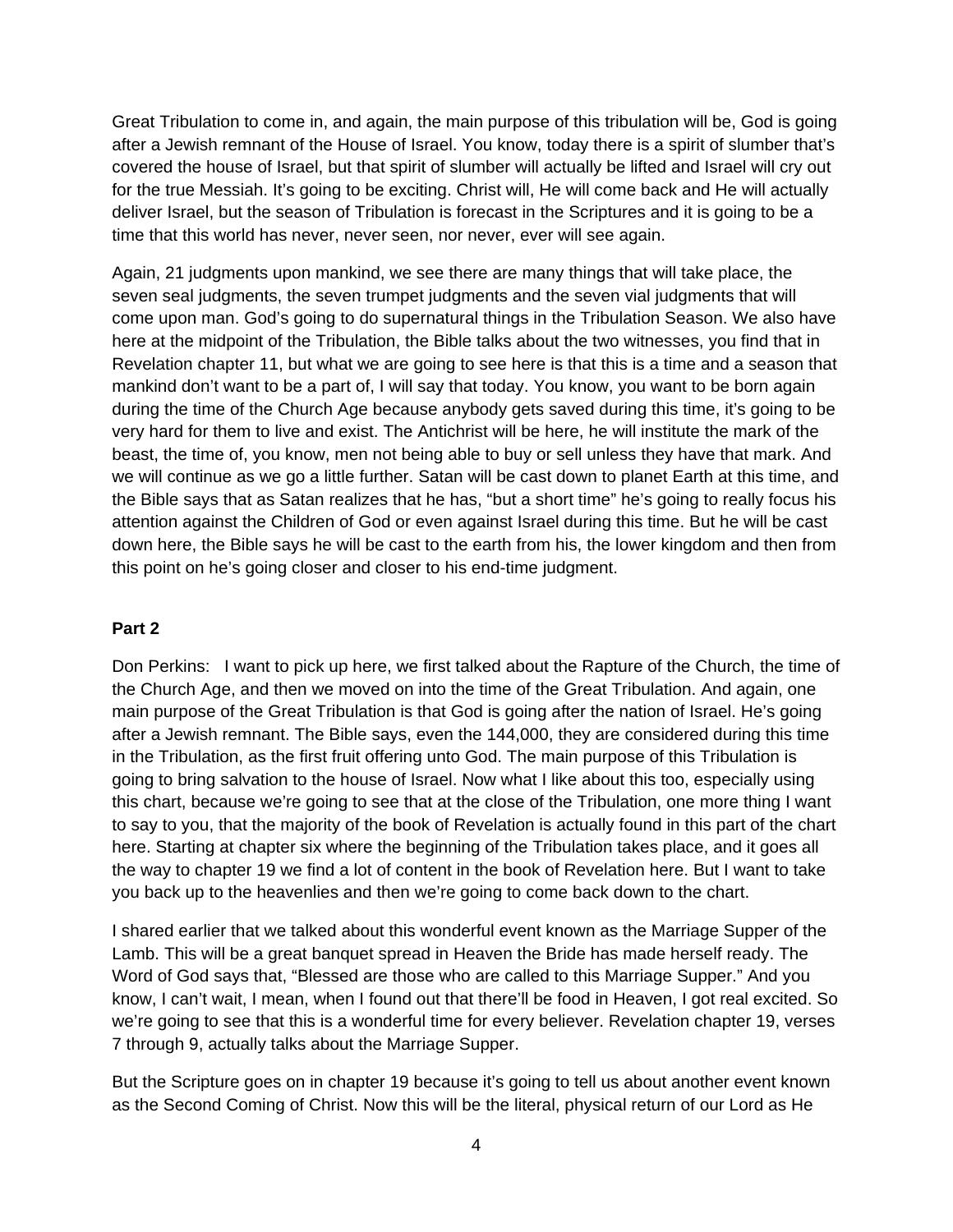comes back to planet Earth to deliver the nation of Israel from the oppression of the Antichrist. Also in this Second Coming of Christ, the Bible tells us here that Jesus is coming back with a mighty army, and that army will actually comprise us, the saints of God, those of us that were raptured and caught up, will actually come back with Christ. But I want to pause for a second and just share one other thing. This is one reason why I do like this chart, because we can see that there's a difference in the Rapture and the Second Coming teachings. Here, the Second Coming, Christ is coming back to planet Earth, He will physically touch planet Earth. The Bible says in Zechariah, "His feet shall stand in that day upon the Mount of Olives." But if you notice, when we look at the Rapture, I Thessalonians, the Bible says we will meet Christ in the air. And I want you to notice too that both of these events are two distinct events in prophecy. Here Christ is coming to take up the Church here He is coming back with the Church, or with the saints. We will come back with Him, comprising the armies of heaven.

What we're also going to do, the Second Coming of Christ will bring us close to the time of Tribulation at this point Jesus will dethrone the Antichrist. You look at Revelation 19, at the close of the Tribulation; the Bible says that the Antichrist will be cast alive into the Lake of Fire. Christ is coming back at that time to judge the Antichrist and his forces. The Antichrist and False Prophet will be cast alive there. The Second Coming of Christ will produce the event known as the Battle of Armageddon. You know, a lot of times today when you hear news clips on TV and you hear the term Armageddon, the first thing they say, that we've, you know, that we've reached the end of the world because the bombs have exploded. Well I tell people all the time, I say, "You need to understand Bible prophecy, Armageddon will not take place until Christ literally comes back to planet Earth. When Jesus comes back, then Armageddon will take place."

Now I want to take you a little bit further, as Christ comes back in the Second Coming, which will produce the Battle of Armageddon, as He judges the Antichrist, we are coming back with Christ to go into His government. The Bible let's us know that Christ, He's coming back to fulfill physical prophecies upon His life. The Bible tells us here that there will be one thousand years of Christ's ruling and reigning upon planet Earth, and what I love so well is that the saints are coming back with Him to go into that time of government. The Bible says that, "if you suffer with Him, you shall reign with Him." Jesus said if you overcome, He said, I will grant you to be in charge over many cities. Here in the Millennial Kingdom we will come back with Christ to help Him rule and reign in this world. The Bible tells us that this will be a time of government, a theocratic government ruled by Christ. Jesus here, the Bible says, will actually rule planet Earth for 1,000 years. And again, it's going to be a wonderful season, but I want to share one other thing.

Prior to this thousand-year beginning, Revelation chapter 20, the Bible says that Satan will be bound in the bottomless pit. The Scripture tells us that Satan will be bound in this bottomless pit for one thousand years so he will have no influence inside of the Millennial season, even though Satan won't be here, nor his influences, man will even sin in this Millennial Kingdom. Here man cannot blame the Devil on his sins, because the sin nature will still be there and many will sin, not the glorified who will be coming back with Christ, but those sheep nations that are allowed to come out of the Tribulation into the Millennial Kingdom.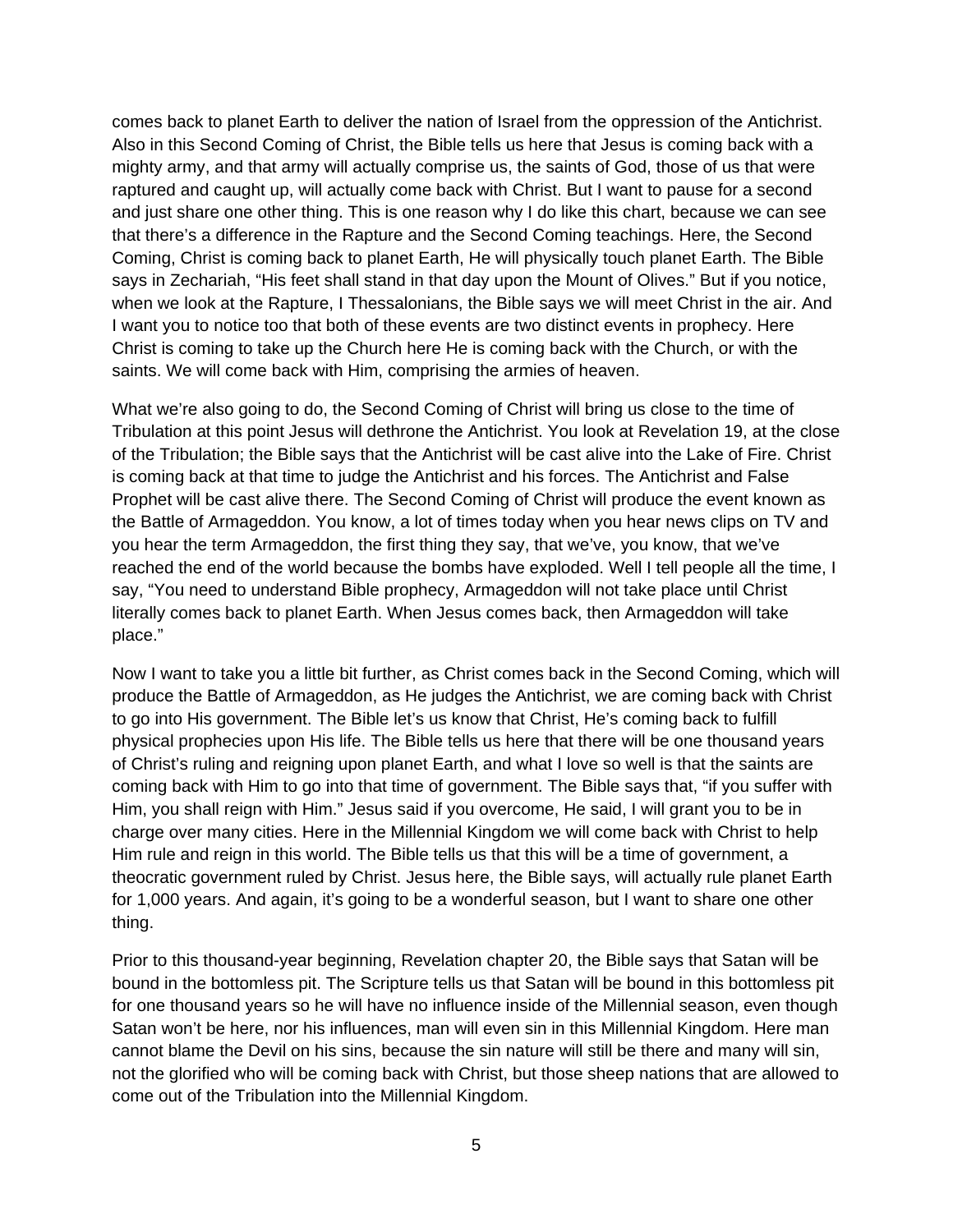One other thing I like about the Millennium, the Bible tells us that Christ, He's going to basically change the nature of the beasts. The lion will not eat flesh in the Millennial Kingdom. He will eat straw like the ox the Bible says. A child can play on the den of the most poisonous snake, and that child will not be harmed. The whole Earth will be filled with the peace of God. It's going to be exciting. I cannot wait to be there, to be in some capacity to help Christ rule. You know, I heard a man say something that really blessed me. He said, "When Christ comes back in the Second Coming, He's coming with His administration." We that have been raptured will come back with Him, again, to be in those key positions of rule.

Now the Bible also tells us in Revelation 20, verse 7, that Satan will be loosed out of that prison. Now as he's released out of that 1,000 year prison, the Bible lets us know that he will have influence again in the Earth. And I believe that this is God's last purging of the unredeemed. Those people that can come under Satan's influence will actually surrender their influence to him; they will actually try to come against Christ, and God's going to judge them. But one verse I'm really excited about is Revelation chapter 20:10 because it tells us here that Satan will be cast into the Lake of Fire. The Bible says he will be there forever and ever. Satan is going to Hell. The Bible tells us that he will go there, but that will take place at the end of this 1,000 reign of Christ.

And again, Christ will rule, it will be a time of peace, this world will experience peace that it has never, ever experienced. When Christ came the first time, He did not physically sit on the throne of His father David, but the Bible tells us that He will. And again, what's so exciting, those of us that are born again, we will actually be with Him to rule and to reign. You know, we'll be there to report for duty, to be with our Lord. And again, I'm excited what Bible prophecy reveals in regards to this 1,000 year season of our Lord.

#### **Part 3**

Don Perkins: For those of you tuning in now, we're actually taking you through our Bible prophecy chart. We started with the Church Age, we moved on to the Great Tribulation, then we moved on to the Millennial Kingdom. Now what I want to do, I want to take you a step further, we're going to look at the Great White Throne, the compartments of Hell, and then the eternal state.

As we closed, we dealt with Satan being bound, I mean being bound in the millennium, being released and then cast into the Lake of Fire. The Bible tells us in Revelation chapter 20 though, that there will be another event in the heavens. This is Revelation, chapter 20:11-15, and this event is known as the Great White Throne Judgment. This will be the judgment of the unredeemed. Every man or woman that appears here will be eternally lost. You wonder, "Why would God even do this judgment?" Well, one reason He's going to have this judgment is because at this time, man will be resurrected from Hades and Sheol, his spirit and soul will be resurrected to reunite with his physical body, he will stand before God to give an account in his flesh, for the deeds done in his body. Here God will show man everything He did to save them. Men will understand of a surety that God tried, God did everything that He could do to redeem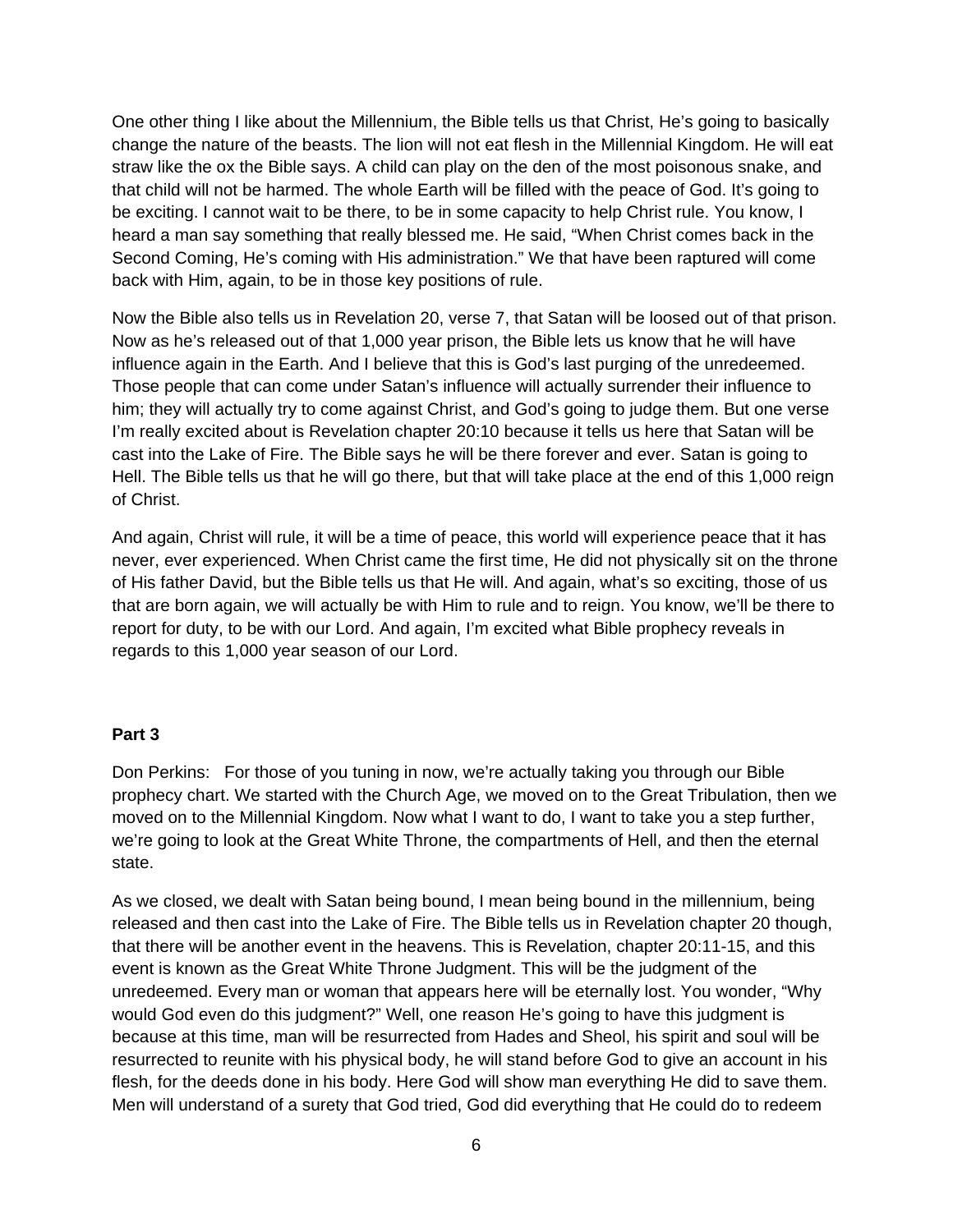them. But they will notice, I mean, they will see here that they have rejected Him. Here, every man, woman will be judged here, God will vindicate His judgment on the unredeemed and sad to say, those people will be judged. The Bible says that God does not have pleasure in the death of the wicked. It hurts the heart of God for anyone to die outside of God's eternal love, but some will because of their rejection of Christ, and they will actually be cast alive into the Lake of Fire. And again, this is an eternal judgment.

But since I'm down here, I want to take you over just a little bit further here, and the Bible actually tells us a lot about Hell. What we can see in the Scriptures is that there are five different compartments of Hell, if you want to call it that, but it is all the term Hell, but let me explain what the Scriptures teach. Here we have here, this first compartment, known as Paradise of Old, or Abraham's Bosom. And if you notice on the chart here, this compartment here is actually before the cross of Christ. This took place, this was a place where the redeemed would go, those who were covered by the atoning blood of the Lamb. When they died, their bodies were buried, their bodies were buried, but their spirit and soul went to Abraham's bosom. This compartment is no longer here today because today when a Christian dies, he is "absent from the body, he is present with the Lord." But at this time, because God, because Christ hadn't died yet, God had to have a place in order for the redeemed to go. And they went to this compartment. After Christ's resurrection this compartment was delivered, He "led captivity captive."

The next compartment we have here is Hell or Hades and Sheol, which is the Greek and Hebrew form of the word Hell. This is the compartment where the spirit and soul of the unredeemed go and they are there awaiting the time of judgment. I like to call Hades and Sheol, like "Central lockup." This is a place where they are until they go before the Judge, and then they will go to the eternal Hell, which we will cover in a few seconds.

The Bible also tells us about another part of Hell known as Tartarus. This is where those angels that cohabitated with men, God judged them. Satan sent these angels on assignment and they overstepped their bounds and God judged them immediately, immediately, and the Bible says that they are there today "reserved unto the judgment," and these are certain angels that Satan sent on assignment that God judged, and again, you will find that in 2 Peter, chapter 2, verse 4.

Another compartment, which I lightly touched earlier, was during the time of the Millennial Kingdom. This compartment is known as the bottomless pit, or the abyss, and this is where Satan will be bound for 1,000 years during the time of Tribulation. Also, in this Tribulation season here, when the fifth seal, and the fifth trumpet is blown, locusts will come from the bottomless pit upon Earth to torment men for five months. So they are actually coming from the bottomless pit here.

Then we are going to look at this last compartment, which is the eternal Hell. As a matter of fact the Bible says Hell shall be cast into Gehenna or the Lake of Fire. Another name for it is called the second death, and this is the eternal judgment, this is where Satan will be bound, I mean, not bound, he will be judged here, and fallen man will actually go there also.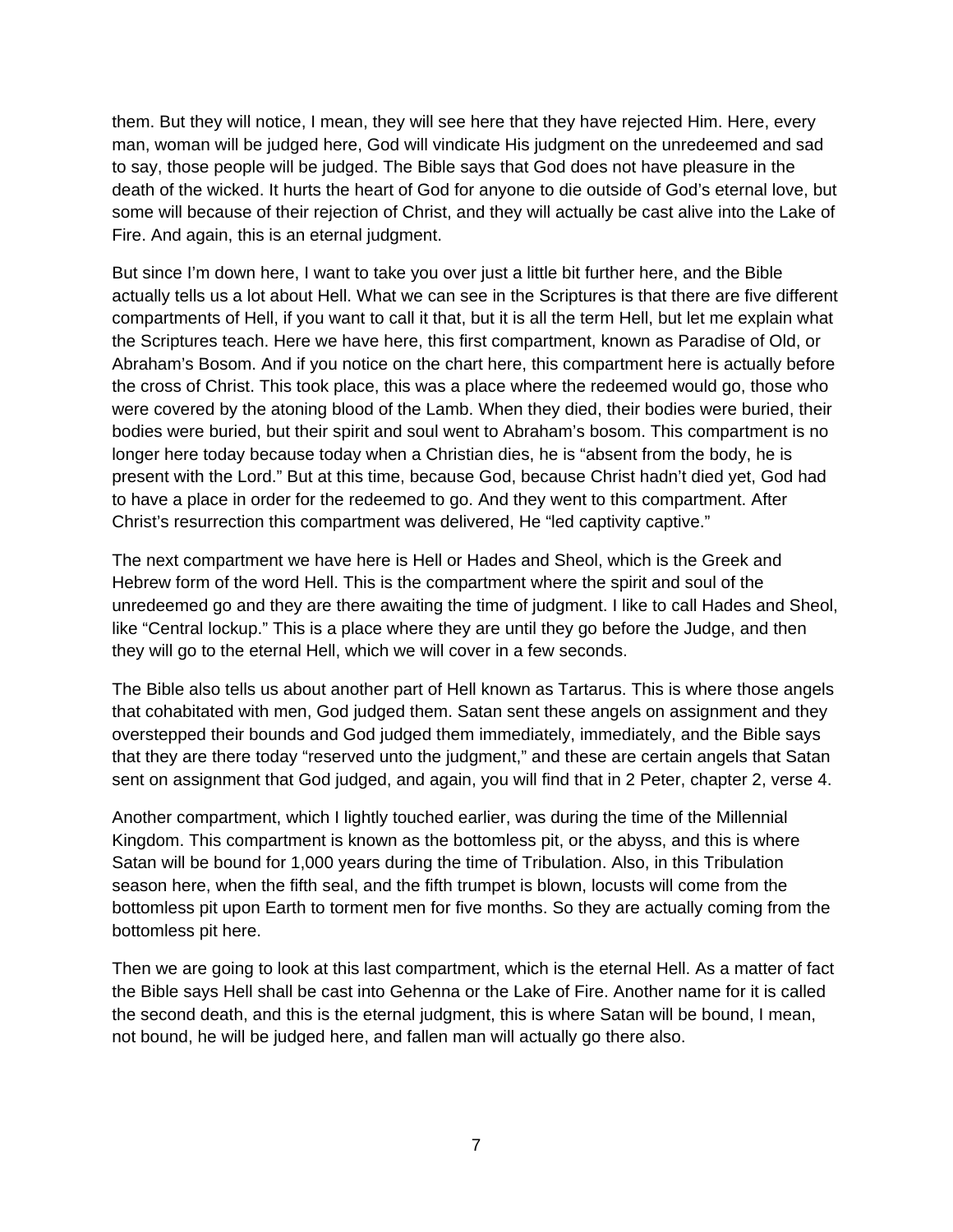But I want to close on a happy note, because I really like this. We are going to end up here in the eternal state, or the eternal World. Revelation 21:22 actually gives us a beautiful panoramic picture of eternity. The Bible says we will spend eternity upon a brand new World, wherein dwells righteousness. What I like also, Revelation 22:3, it tells us that there will be no more curse. You know, the beautiful rose bush, had not Adam sinned, would never have had a thorn? But because of Adam's sin, sin entered into the Earth and the beautiful rose bush became thorn infested. It was a part of the curse. God judged the Earth. Well, in the new World, this new World will have no more curse, and because of that I believe every rose bush will be – there will be no thorns on it, we will actually live in a beautiful World. The Bible tells us that God's going to cause the New Jerusalem, the Tabernacle of God, to come upon the New Earth. The Bible says every righteous, born again believer will be here in the eternal World. The Bible says God will come down, and He would reside here, and Jesus will reside there and we will be there for all eternity.

Now think about this if Adam had never sinned, mankind would forever spend eternity upon planet Earth. Well, you know, that was always the will of God. Well, were going to have a tangible, touchable, feelable, eternity, and I am so excited about it. I am looking forward to going into this eternal world. Now what God is going to do prior to the New Earth coming, God is going to renovate it. In other words, all of the contaminates of man and sin will actually be burned and dealt with, and then when the smoke clears, and the dust settles, we'll have a brand new World. I mean what we need to understand is that when we step into the eternal World, it's going to be an awesome World, because there will be no more Devil, no more sin, no more sickness, no more curse. The Bible says God shall wipe away all tears from our eyes, and it's going to be exciting. I'm looking forward to this.

Another thing that I'm really excited about, the Bible talks about the Tree of Life. The Tree of Life that Adam and Eve, after they sinned they could no longer eat of that tree, they ate of the Tree of the Knowledge of Good and Evil and God banned them from eating of the Tree of Life. Well, the Tree of Life will be on planet Earth, and the Bible says every believer can eat of the Tree of Life. It's going to bear 12 manner of fruits and yield a different fruit every month. What is your eternal destiny? Are you a candidate for the eternal world, or the Lake of Fire? The choice is yours. The Word of God commands that every man must be born again. Simply, the Bible says, "Whosoever shall call upon the name of the Lord, they shall be saved." You know, the choice is yours. God said, "I've set before you life and death." He said, "But I tell you, 'Choose life.'" And that life is eternal life with Jesus Christ.

# **Closing**

Dr. Reagan: Well folks, you have just witnessed a highly abbreviated version of Don's presentation about end-time Bible prophecy using his great chart to illustrate his points. To get the detailed version, I urge you to call and order a copy of his DVD entitled, "Bible Prophecy, God's Order of Events." Don, in the short time that we have remaining, would you tell people how they can get on your mailing list?

Don Perkins: It's very simple. You can go to our website, it's www.according2prophecy.org.